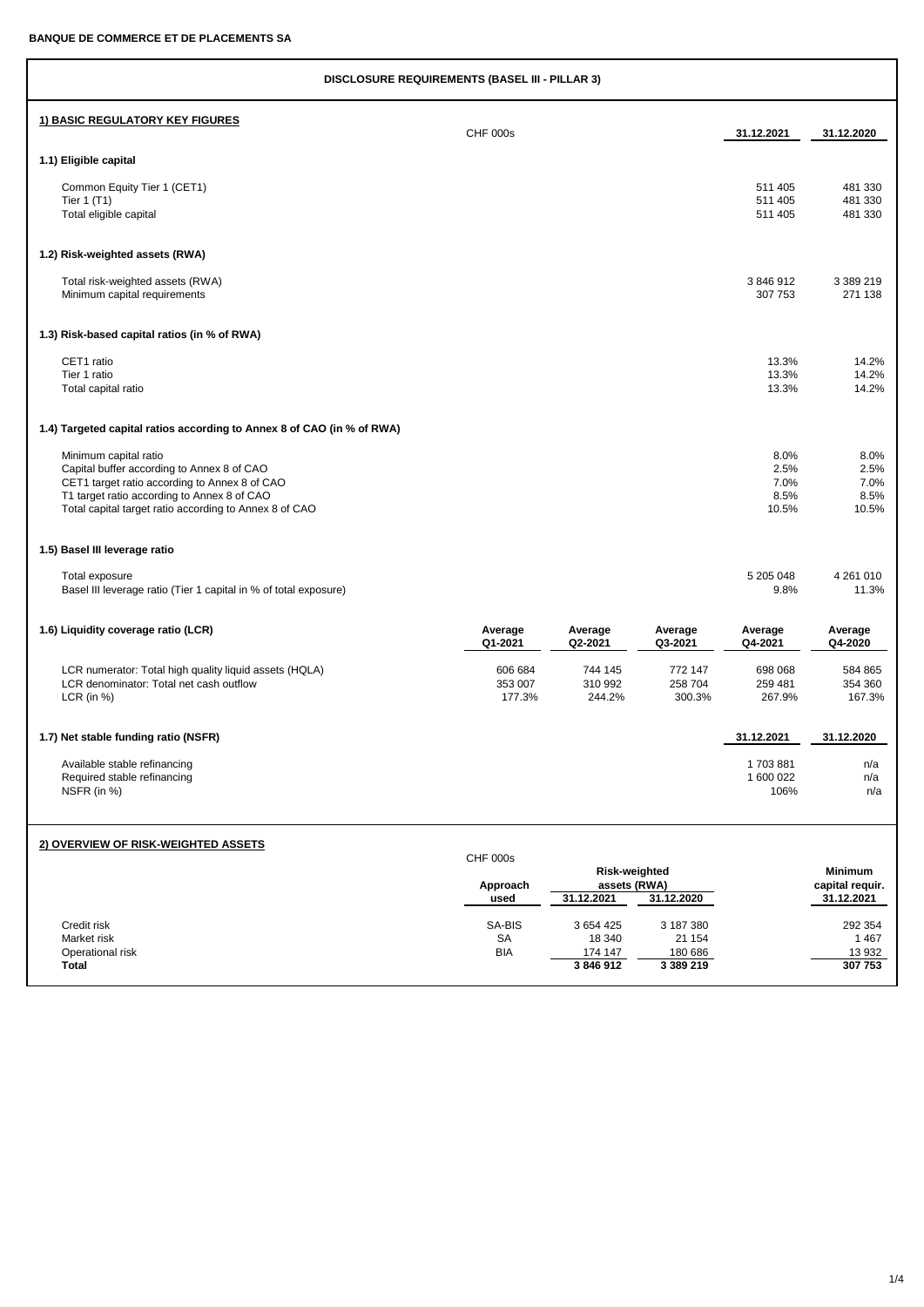# **DISCLOSURE REQUIREMENTS (BASEL III - PILLAR 3)**

### **3) LIQUIDITY: LIQUIDITY RISK MANAGEMENT**

#### Structure and organization

The Board of Directors defines the risk profile of the Bank based on indicators for liquidity risk appetite and tolerance. The risk tolerance is determined taking into account the short term liquidity ratio LCR, the net stable funding ratio (NSFR) and other indicators for the analysis of the balance sheet structure.

The management of the liquidity is under the responsibility of the ALCO (Assets and Liability Committee) that reports directly to the General Management. This Committee follows the liquidity risks, the placements made by the Bank on the market, and ensures an adequate diversification of the placement and funding positions. It reports the results of its activity to the General Management on a monthly basis.

The Treasury department is in charge of the operational management of the liquidity in line with the strategy defined by the Board of Directors. It carries out the necessary means and actions to ensure compliance with internal and regulatory limits.

This department surveys the foreign currency movements and estimates the global needs of the Bank in foreign currency. The Treasury department is also in charge of the sound execution of the transactions of the Bank's branches.

The Bank refinances its commercial activities mainly through deposits from the trade finance and wealth management customers, but also through the interbanking market. Stress testing

The Bank regularly performs stress tests in order to identify and quantify the potential impacts that extreme but plausible events may have on the treasury inflows and outflows. Every year, the Bank reviews the applicable stress tests scenarios and their frequency according to internal (e.g. Bank's strategy) or external factors (e.g. market conditions). Several stress tests with two times horizon are performed. The results of the stress tests are properly documented and used to:

- compare the liquidity risk tolerance to the stress situation,

- ensure that the size and the structure of the liquidity reserve are adequate, - integrate these stress scenarios in the process for setting of limits.

Contingency plan

The contingency plan is established by the Bank in accordance with the Liquidity Ordinance (OLiq) requirements. The contingency plan includes:

- alert indicators allowing to detect on time the dangers threatening the liquidity positions,

- internal escalation process depending on the gravity of the liquidity crisis,

- measures to undertake (in order of priority) taking into accouint the seriousness of the liquidity crisis,

- clear repartition of roles and competencies of involved departments,

- well established means of communication ensuring a consistent and regular flow of information.

### **4) CREDIT RISK: CREDIT QUALITY OF ASSETS**

| 31.12.2021<br>As at :             | <b>CHF 000s</b> | Gross carrving values of      |                            | Value                       | <b>Net</b> |
|-----------------------------------|-----------------|-------------------------------|----------------------------|-----------------------------|------------|
|                                   |                 | <b>Defaulted</b><br>exposures | Non-defaulted<br>exposures | adjustment /<br>impairments | values     |
| Loans (excluding debt securities) |                 | 48 964                        | 2 730 221                  | 21 942                      | 2 757 243  |
| Debt securities                   |                 |                               | 377 333                    | $\overline{\phantom{a}}$    | 377 333    |
| Off-balance sheet exposures       |                 |                               | 2 769 643                  | $\overline{\phantom{a}}$    | 2769643    |
| Total                             |                 | 48 964                        | 5877197                    | 21 942                      | 5904219    |

## **5) CREDIT RISK: CHANGES IN STOCK OF DEFAULTED LOANS AND DEBT SECURITIES** CHF 000s

Defaulted receivables and debt securities as at 31.12.2020 49 771

Receivables and debt securities that have defaulted since the end of the previous reporting period Exposures that have returned to non-default status<br>Amounts written-off 41 S67 Amounts written-off -1 567 Other changes (+/-) 760

Defaulted receivables and debt securities as at 31.12.2021 48 Australian 1998 48 964

### **6) CREDIT RISK: ADDITIONAL DISCLOSURE RELATED TO THE CREDIT QUALITY OF ASSETS**

| 31.12.2021<br>As at :                            | CHF 000s |                          | Gross carrying values of | Value        | <b>Net</b> |
|--------------------------------------------------|----------|--------------------------|--------------------------|--------------|------------|
|                                                  |          | <b>Defaulted</b>         | Non-defaulted            | adjustment / | values     |
| Geographical area/country                        |          | exposures                | exposures                | impairments  |            |
| Switzerland                                      |          | $\overline{\phantom{a}}$ | 1 075 463                | ٠            | 075463     |
| Europe                                           |          | $\overline{\phantom{a}}$ | 573 289                  | ٠            | 573 289    |
| Middle-East                                      |          | 17 383                   | 146 946                  | 343          | 162 986    |
| Americas & Caribbean area                        |          | 17 997                   | 176 008                  | 13733        | 180 272    |
| Rest of the world                                |          | 13 5 84                  | 195 939                  | 6866         | 202 657    |
| Total amounts due from clients                   |          | 48 964                   | 2 167 645                | 21 942       | 2 194 667  |
| Switzerland                                      |          | $\overline{a}$           | 46 094                   | $\sim$       | 46 094     |
| Europe                                           |          | $\overline{\phantom{a}}$ | 349 760                  | $\sim$       | 349 760    |
| Middle-East                                      |          | $\overline{\phantom{a}}$ | 99 835                   | $\sim$       | 99 835     |
| Americas & Caribbean area                        |          | $\overline{\phantom{a}}$ | 139 747                  | ٠            | 139 747    |
| Rest of the world                                |          |                          | 304 473                  | $\sim$       | 304 473    |
| Total amounts due from banks and debt securities |          |                          | 939 909                  | -            | 939 909    |

The Bank mitigates credit risks, in particular through due attention to their diversification. The Bank is highly selective on the quality of the borrowers, which is assessed taking into account specific guarantees inherent to trade finance business in terms of documentation and risk coverage.

2/4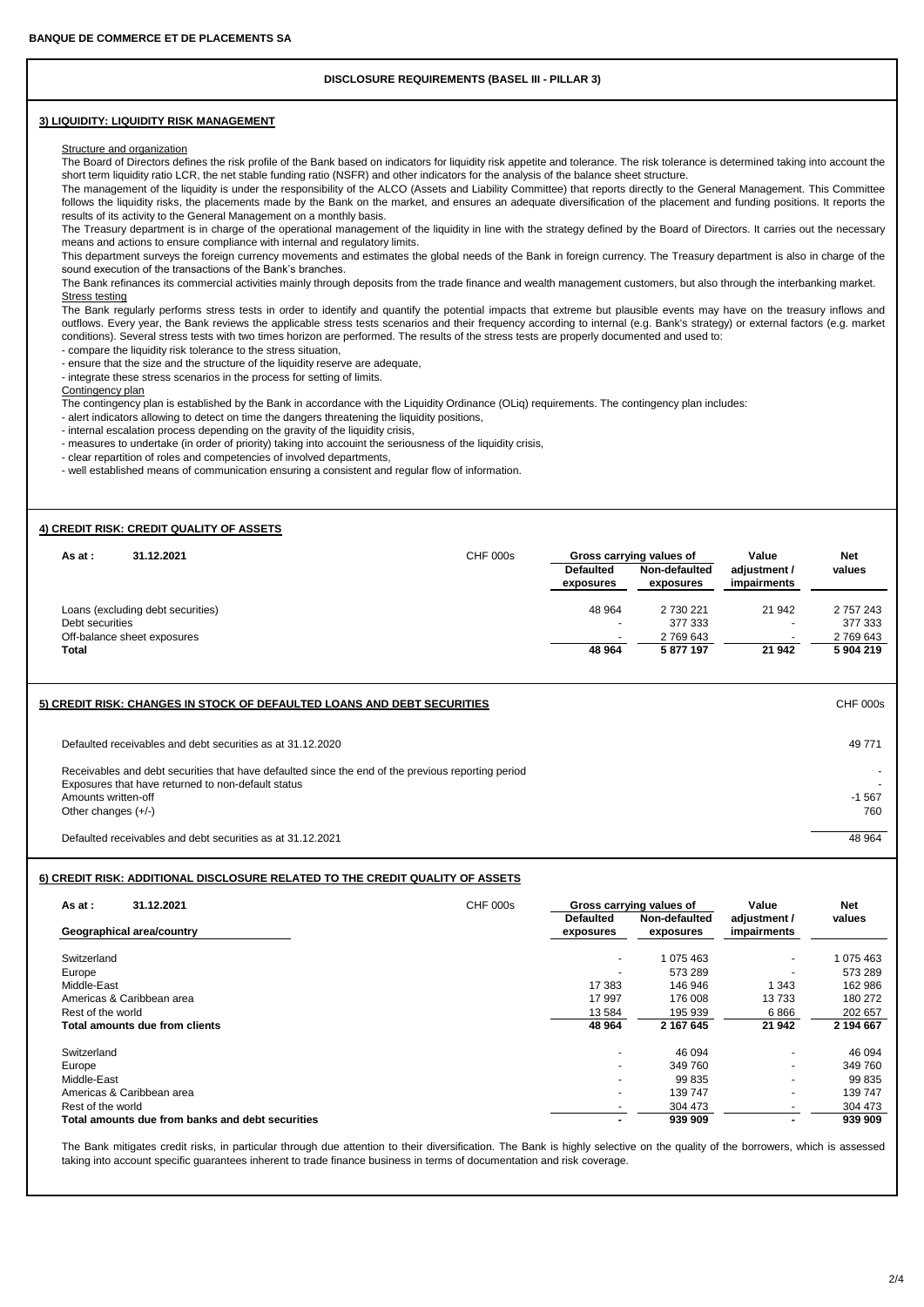# **DISCLOSURE REQUIREMENTS (BASEL III - PILLAR 3) 7) CREDIT RISK: OVERVIEW OF RISK MITIGATION TECHNIQUES As at : 31.12.2021** CHF 000s **Exposures secured with financial** guarantees<br>or credit **Unsecured Secured or credit exposures exposures derivatives actual actual carrying collateralized collateralized amounts amounts amounts** Receivables (including debt securities)<br>
Off-balance sheet transactions
3134 576 463 165<br>
2769 643 494 843 Off-balance sheet transactions Total 5 904 219 958 008 - - of which: defaulted 27 022

# **8) INTEREST RATE RISK: QUALITATIVE INFORMATION**

Market risk is not an important risk for the Bank. In this context and considering the short term nature of most activities of the Bank, the interest rate risk is also very limited. The interest rate risk on the balance sheet and off-balance sheet side is centrally managed and supervised by the ALCO Committee (Assets and Liabilities Management), which meets every week.

| As at:           | 31.12.2021        |              | Average interest rate reset<br><b>Volume in CHF millions</b><br>period (in years) |                                  |              | Maximum interest rate reset<br>period (in years) for<br>exposures with modeled<br>(not determined)<br>interest rate<br>reset dates |              |                    |
|------------------|-------------------|--------------|-----------------------------------------------------------------------------------|----------------------------------|--------------|------------------------------------------------------------------------------------------------------------------------------------|--------------|--------------------|
|                  |                   | <b>Total</b> | of which<br>in CHF                                                                | of which other<br>currencies (*) | <b>Total</b> | of which<br>in CHF                                                                                                                 | <b>Total</b> | of which<br>in CHF |
|                  |                   |              |                                                                                   |                                  |              |                                                                                                                                    |              |                    |
| <b>Defined</b>   | Amounts due       |              |                                                                                   |                                  |              |                                                                                                                                    |              |                    |
| interest rate    | from banks        | 412          |                                                                                   | 412                              | 0.2          |                                                                                                                                    |              |                    |
| reset date       | Amounts due       |              |                                                                                   |                                  |              |                                                                                                                                    |              |                    |
|                  | form customers    | 1647         |                                                                                   | 1646                             | 0.0          | 0.2                                                                                                                                |              |                    |
|                  | Financial         |              |                                                                                   |                                  |              |                                                                                                                                    |              |                    |
|                  | investments       | 370          | 26                                                                                | 344                              | 2.6          | 4.5                                                                                                                                |              |                    |
|                  | Amounts due       |              |                                                                                   |                                  |              |                                                                                                                                    |              |                    |
|                  | to banks          | $-1.366$     |                                                                                   | $-1.366$                         | 0.3          |                                                                                                                                    |              |                    |
|                  | Amounts due       |              |                                                                                   |                                  |              |                                                                                                                                    |              |                    |
|                  | in respect of     |              |                                                                                   |                                  |              |                                                                                                                                    |              |                    |
|                  | client deposits   | $-574$       |                                                                                   | $-574$                           | 0.5          |                                                                                                                                    |              |                    |
| <b>Undefined</b> | Amounts due       |              |                                                                                   |                                  |              |                                                                                                                                    |              |                    |
| interest rate    | from banks        | 79           | 10                                                                                | 69                               | 0.1          | 0.1                                                                                                                                |              |                    |
| reset date       | Amounts due       |              |                                                                                   |                                  |              |                                                                                                                                    |              |                    |
|                  | form customers    | 545          | 20                                                                                | 525                              | 0.2          | 0.2                                                                                                                                |              |                    |
|                  | Paybles on demand |              |                                                                                   |                                  |              |                                                                                                                                    |              |                    |
|                  | from personnal    |              |                                                                                   |                                  |              |                                                                                                                                    |              |                    |
|                  | accounts and      |              |                                                                                   |                                  |              |                                                                                                                                    |              |                    |
|                  | current accounts  | $-926$       | $-27$                                                                             | $-899$                           | 0.2          | 0.2                                                                                                                                |              |                    |
|                  | Other             |              |                                                                                   |                                  |              |                                                                                                                                    |              |                    |
|                  | payables          | $-255$       | $-59$                                                                             | $-196$                           | 0.1          | 0.1                                                                                                                                |              |                    |
| <b>Total</b>     |                   | -68          | $-29$                                                                             | $-39$                            | 0.1          | 2.0                                                                                                                                |              |                    |

(\*) Significant currencies that make up more than 10% of assets or liabilities of total assets.